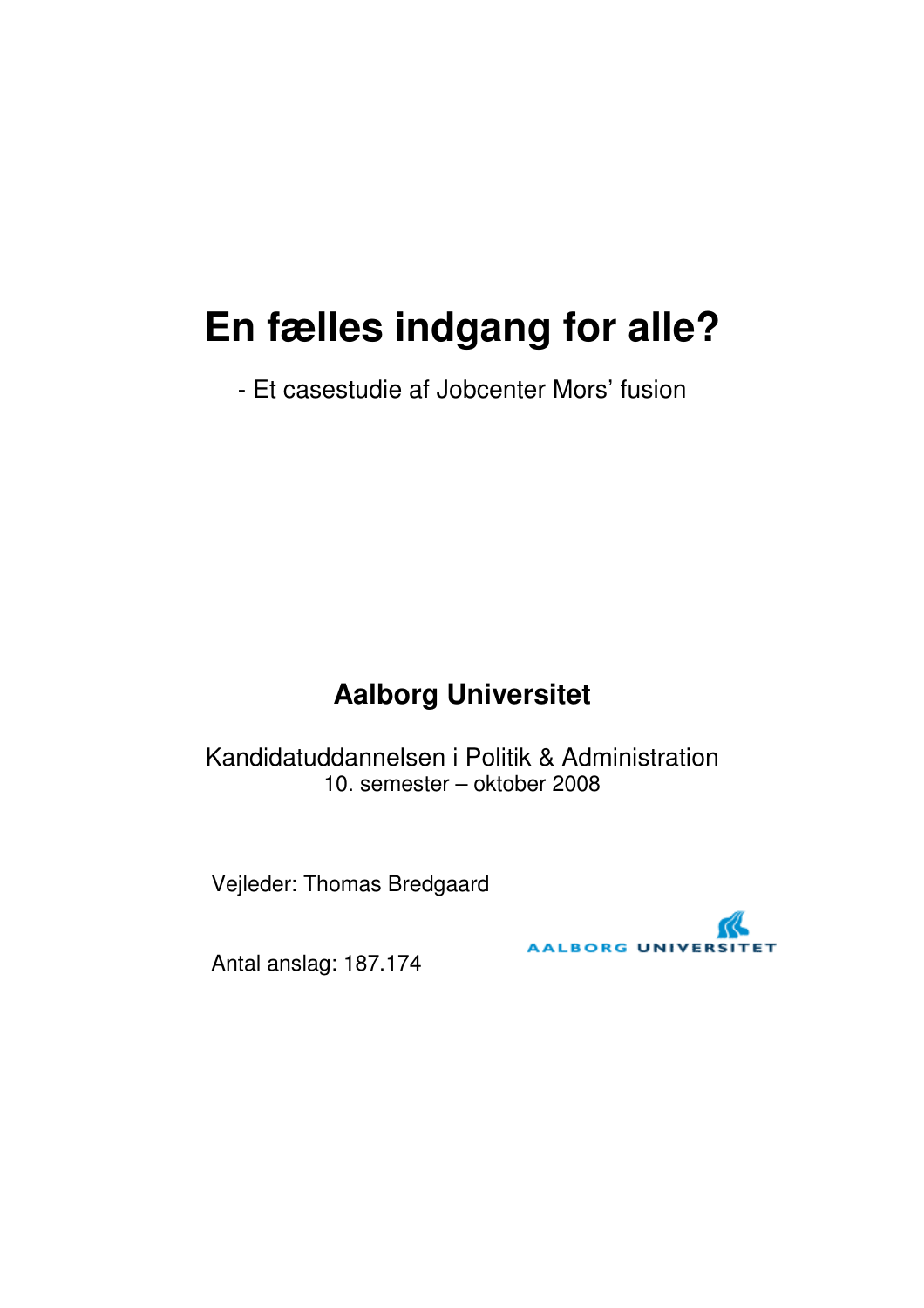## **Forord**

Dette speciale bygger i høj grad på den velvillighed og åbenhed mine respondenter har vist mig. Jeg ønsker derfor at rette en særlig tak til dem: Niels Otto Degn, Kirsten Fiil, Jane Ravn, Bodil Holst og Karina Sørensen fra Jobcenter Mors. Derudover ønsker jeg at takke Karen Breidahl for kyndig sparring under specialeforløbet. Endvidere vil jeg gerne takke Susanne Bendtsen og Trine Rasmussen for rettelse af korrektur.

Endelige vil jeg gerne rette en tak til min vejleder Thomas Bredgaard, som under specialeforløbet har bidraget med kyndig vejledning.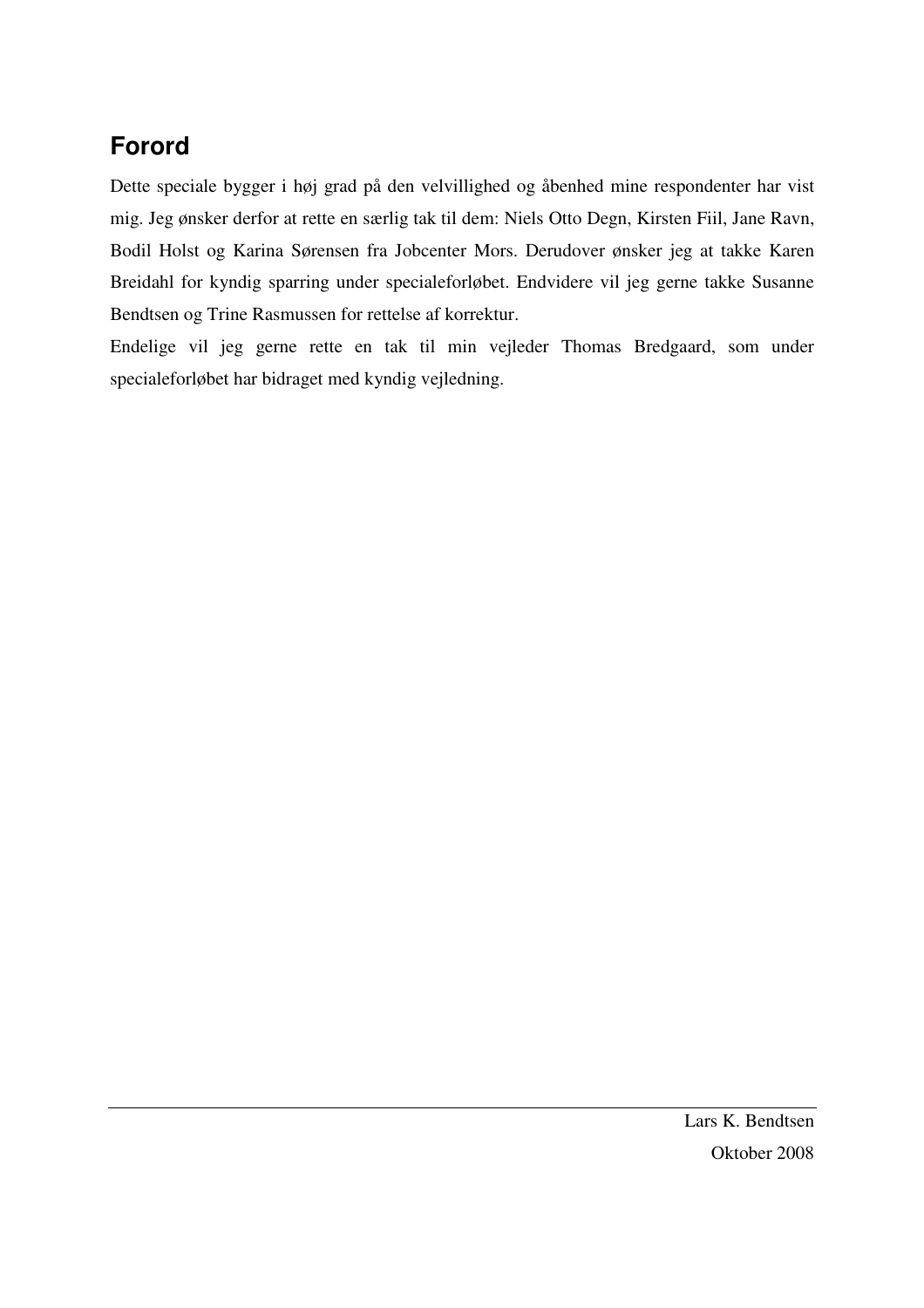## **English Abstract**

Since the 1990s, in Denmark, there has been a tendency of companies establishing larger and larger units, also within the public sector. The structural reform of January  $1<sup>st</sup>$  2007 may be seen as contributing to this tendency, which has caused great changes in the distribution of the public sector's tasks, both on state- , region- and municipal level. At the same time, an enormous merger is happening, involving many organisations that are engaged in the creation of the new municipals and regions.

This thesis only revolves around a limited part of this enormous merger process, which was launched along with the structural reform, namely the merger between the former AF (Danish Employment Service) and the municipal's effort against unemployment, which, before January  $1<sup>st</sup>$  2007, was gathered in so-called employment centres in every municipal. The two former systems worked more or less autonomously and represented different working methods, practices, cultures etc. in relation to employment. They also represented two various ways of running an organisation, where AF was led by the state, and the municipal part was more locally led by elected politicians.

The reform is enacted at a bad time, since severe changes in organisations, resolutions and administrative systems are implemented, while there is enormous pressure on the Danish labour market, i.e. the reform must be enacted while all resources are needed in creating an efficient well-functioning employment political system combating imbalances and bottlenecks. All things being equal, this must result in further pressure on the employment centres and at the same time, they have to implement a new organisation focussing on integrating team work and coordinating across systems.

An employment centre is characterised by the fact that it is a public organisation, which is governed politically. Nevertheless, it is possible to investigate its structural form, management and processes using organisation theory, which is not directly meant for public organisations. Mergers are different from organisational changes in their all-embracing and multidimensional character, since it involves two or more organisations that merge.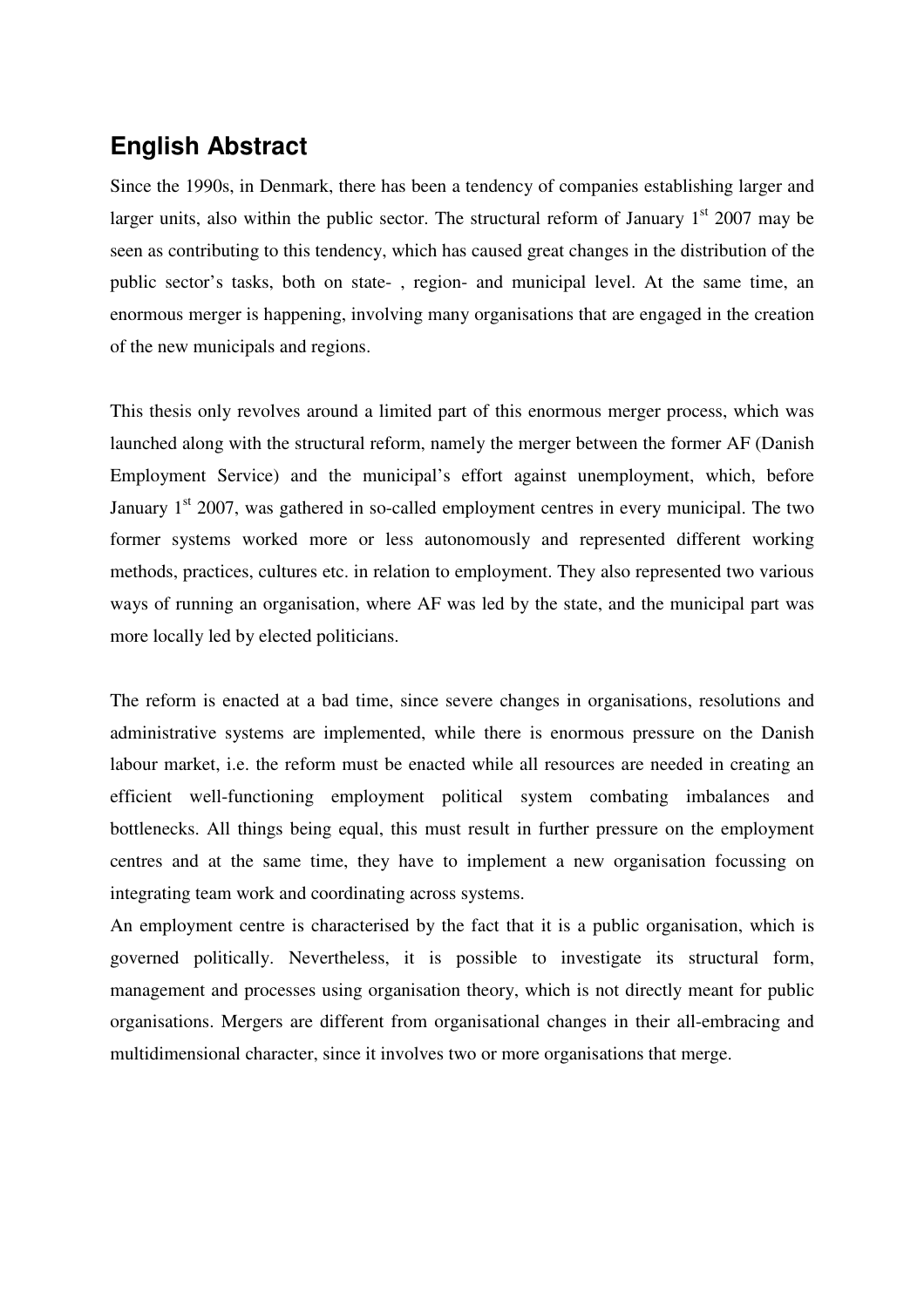My contribution to this field of investigation focus on the organisational level, striving towards integrating this merger successfully, i.e. how may it be characterised? How is it affecting team work and the coordination in the joint employment centres?

It is interesting to see whether these two systems can be united compared to the political expectations and goals set by the government, and in this case, how this unit function in practice. I want to investigate this based on a case study using the merger of Employment centre Mors. The study consists of document studies and qualitative research in form of interviews with employees from Employment centre Mors.

It proves to be a complex area to clarify because there are different experiences among the respondents and since the picture is not clear when talking about integration. Compared to Nahavandi & Malekzadehs integration model it is in the present project argued that type of integration must be characterised as separation.

This is justified by Employment Centre Mors being organised according to the former division, where the employees mainly maintained their previous duties. This means that the internal organisation is still divided between state and municipal functions. The various laws on active employment measures and partly the different economic conditions connected to the state and municipal employees are the factors that have had the greatest influence on the Employment Centre still being divided according to tasks.

The performance-oriented organisation also results in the fragmented culture between state and municipal departments where tasks determines culture. This does not provide the best conditions for integrating cooperation and coordination throughout Employment Centre Mors. In practice the work of the municipal part and the state part are seen as being divided and therefore there is no common identity in the employment centre, which would otherwise have allowed for increased cooperation and coordination in the organisation.